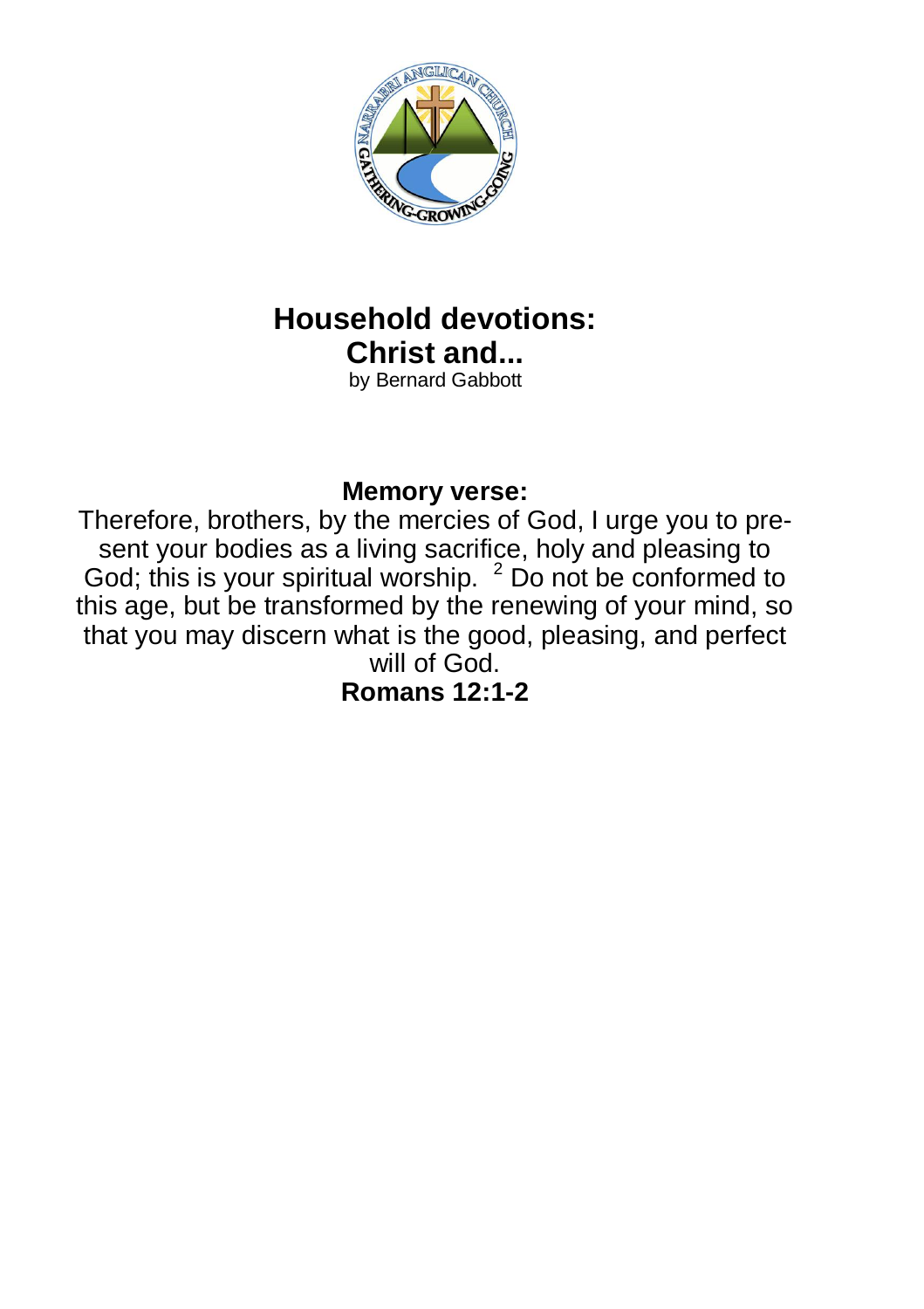## **Week 1: Christ and cash**

Day 1

- Read Matthew 6:19-21
- What warning does Jesus give?
- What encouragement does Jesus give?
- Why?

#### Day 2

- Read Matthew 6:22-23
- What imagery does Jesus use?
- What do you think it means?
- What warning/encouragement is this?

Day 3

- Read Matthew 6:24
- What two masters do God's mob face?
- Can you serve both?
- Why?

Day 4

- Read Matthew 6:25-30
- What does Jesus say in verse 25—why?
- What two examples does he use?
- What point is he making?

Day 5

- Read Matthew 6:31-34
- What is Jesus' conclusion?
- Why?
- How might this affect your view of money and material possessions?